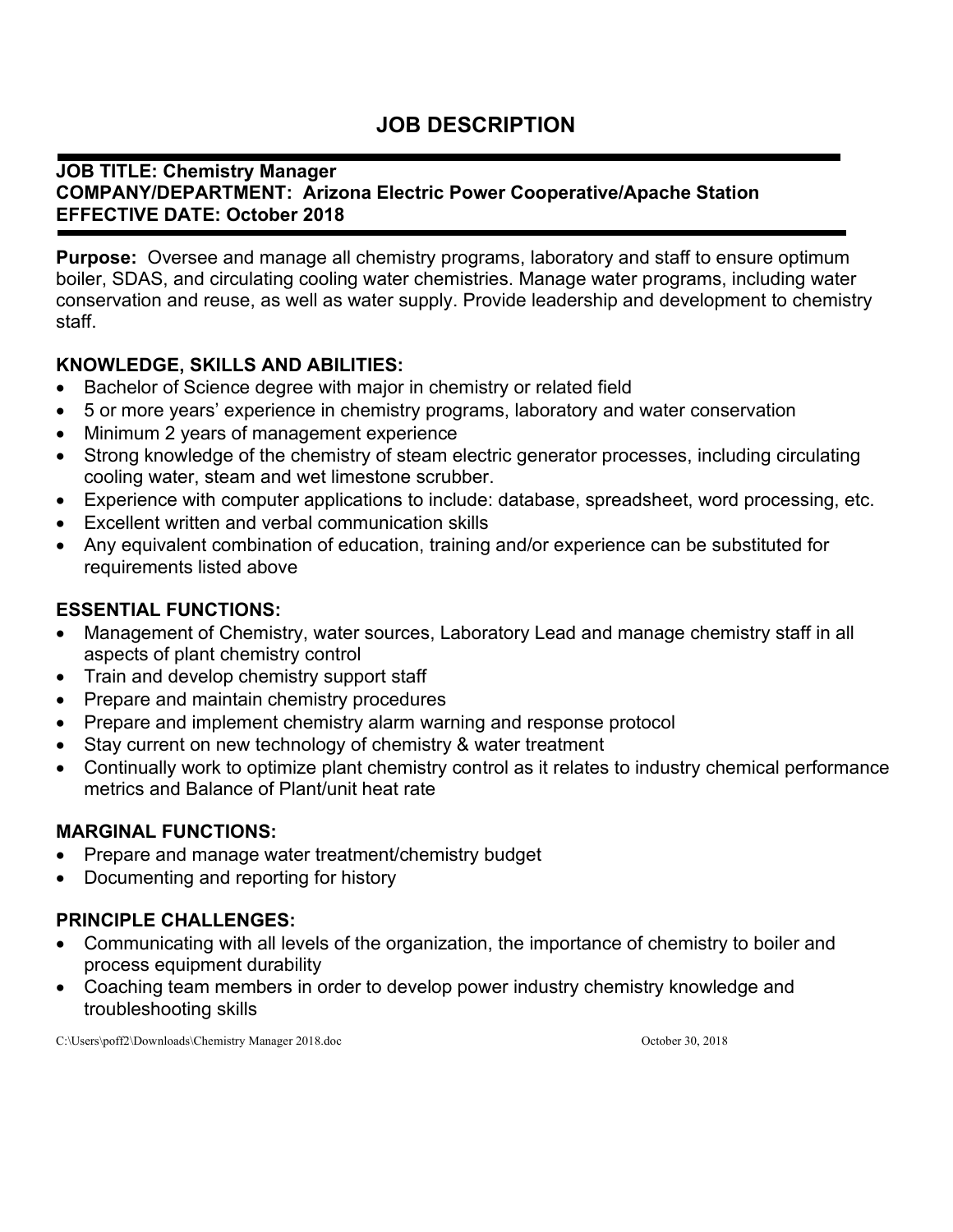- Optimizing chemistry control costs
- Exercise good judgement prior to implementing chemistry control changes
- Managing multiple priorities

# **FUNCTIONAL GUIDANCE:**

- Safety and Environmental group Regulatory issues
- Operations Managers/Maintenance Managers Conveying equipment specific information
- Manager Plant O&M Special priorities
- Engineering System capabilities/specs

### **REVIEW AND APPROVALS:**

Recommend, advise and counsel on:

- Specific chemistry issues
- Chemistry program changes
- Personnel issues

### **PERFORMANCE MEASUREMENTS:**

- Success of chemistry programs from economic and effectiveness perspective
- Success of water programs
- Success of Chemistry team development
- Effectiveness of coordination efforts
- Ability to communicate chemistry-specific needs

### **ENVIRONMENTAL EXPOSURES**

| What percent of your job is | $Inside:50\%$ | Outside: 50% |
|-----------------------------|---------------|--------------|
| Temperature range, °F       | From: '       | To: 120      |

### **EQUIPMENT, MACHINES, TOOLS**

**Rare 1 - 5% Occasional 6-33% Frequent 34 - 66% Constant 65% +**

#### **POSTURES / MOVEMENTS**

|                | Frequency | Essential? | Description                                              | Can employee<br>change position? |
|----------------|-----------|------------|----------------------------------------------------------|----------------------------------|
| Balancing      |           |            |                                                          |                                  |
| <b>Bending</b> | 10%       | <b>YES</b> |                                                          |                                  |
| Crawling       | 10%       | <b>YES</b> | Getting into condensor,<br>boiler drum, testing for pipe |                                  |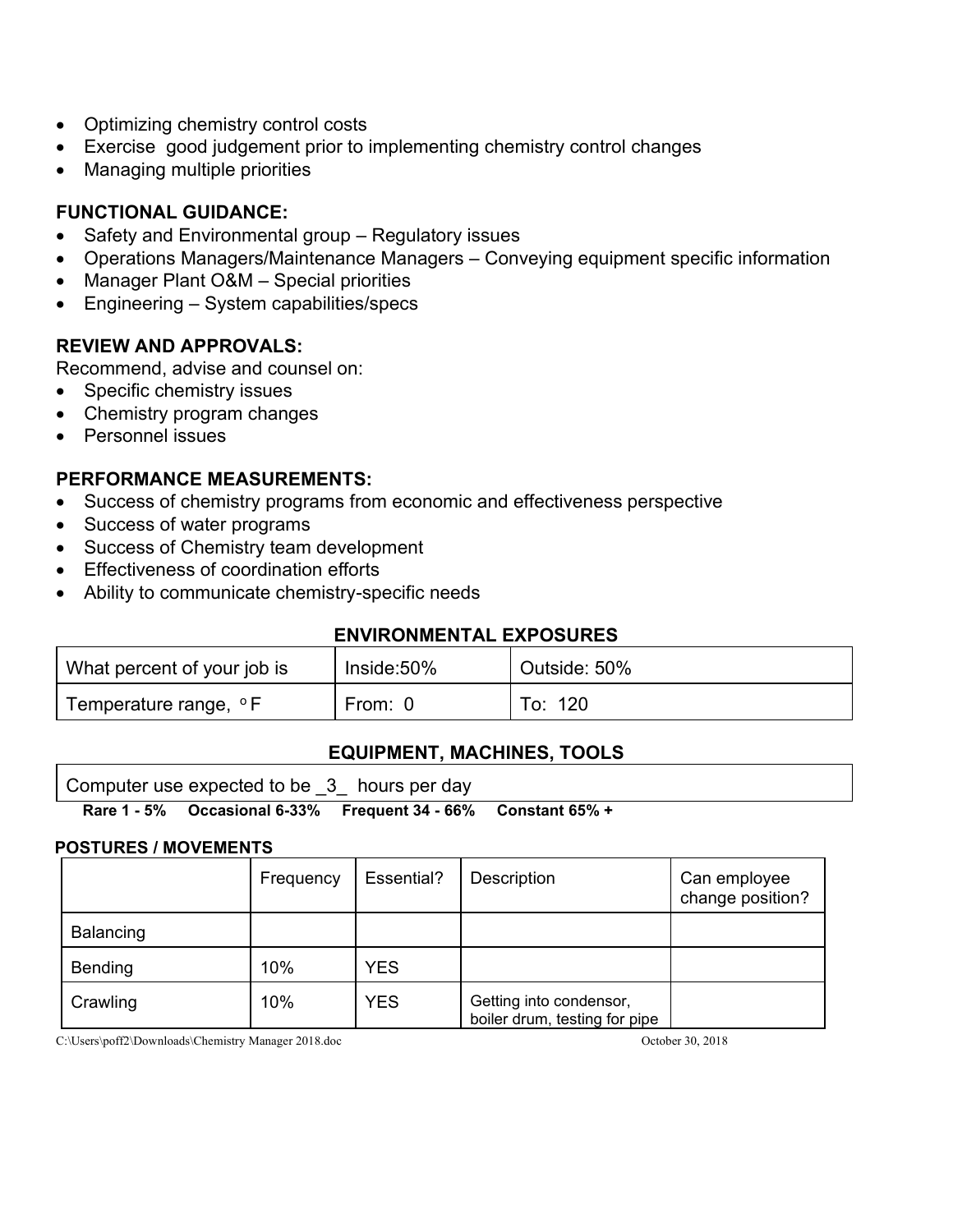|                                        |     |            | thickness                                            |  |
|----------------------------------------|-----|------------|------------------------------------------------------|--|
| Crouching / Squatting                  | 10% | <b>YES</b> | Obtain supplies, inspecting                          |  |
| Kneeling                               | 10% | <b>YES</b> | Obtain supplies, inspecting                          |  |
| Twisting/Turning                       | 10% | <b>YES</b> |                                                      |  |
| Grasping                               | 10% | <b>YES</b> | During installation use of<br>hand tools and repairs |  |
| Pinching                               | 10% | <b>YES</b> | Coal testing  preparation<br>of bomb                 |  |
| Sitting                                | 40% | <b>YES</b> |                                                      |  |
| Standing                               | 30% | <b>YES</b> |                                                      |  |
| Keyboarding                            | 10% | <b>YES</b> |                                                      |  |
| Working in prone<br>position (stomach) | 10% | <b>NO</b>  |                                                      |  |
| Working in supine<br>position (back)   |     |            |                                                      |  |
| Reaching Up                            | 10% | <b>YES</b> | Collecting samples                                   |  |
| <b>Reaching Out</b>                    | 70% | <b>YES</b> | Testing, analyzing,<br>computer                      |  |
| <b>Wrist Turning</b>                   | 10% | <b>YES</b> | Turning valves                                       |  |
| Walking                                | 70% | <b>YES</b> |                                                      |  |
| Finger manipulation                    | 70% | <b>YES</b> | Keyboard operation                                   |  |

#### **DRIVING**

|                         |     | Frequency          |  | Essential? |  | Description                   |
|-------------------------|-----|--------------------|--|------------|--|-------------------------------|
| Regular vehicle         |     | 5%                 |  | <b>YES</b> |  |                               |
| <b>SAFETY EQUIPMENT</b> |     |                    |  |            |  |                               |
|                         |     | Frequency          |  | Essential? |  | <b>Description / Comments</b> |
| Shoes                   |     | <b>YES</b><br>100% |  |            |  |                               |
| Eye                     | 70% | <b>YES</b>         |  |            |  |                               |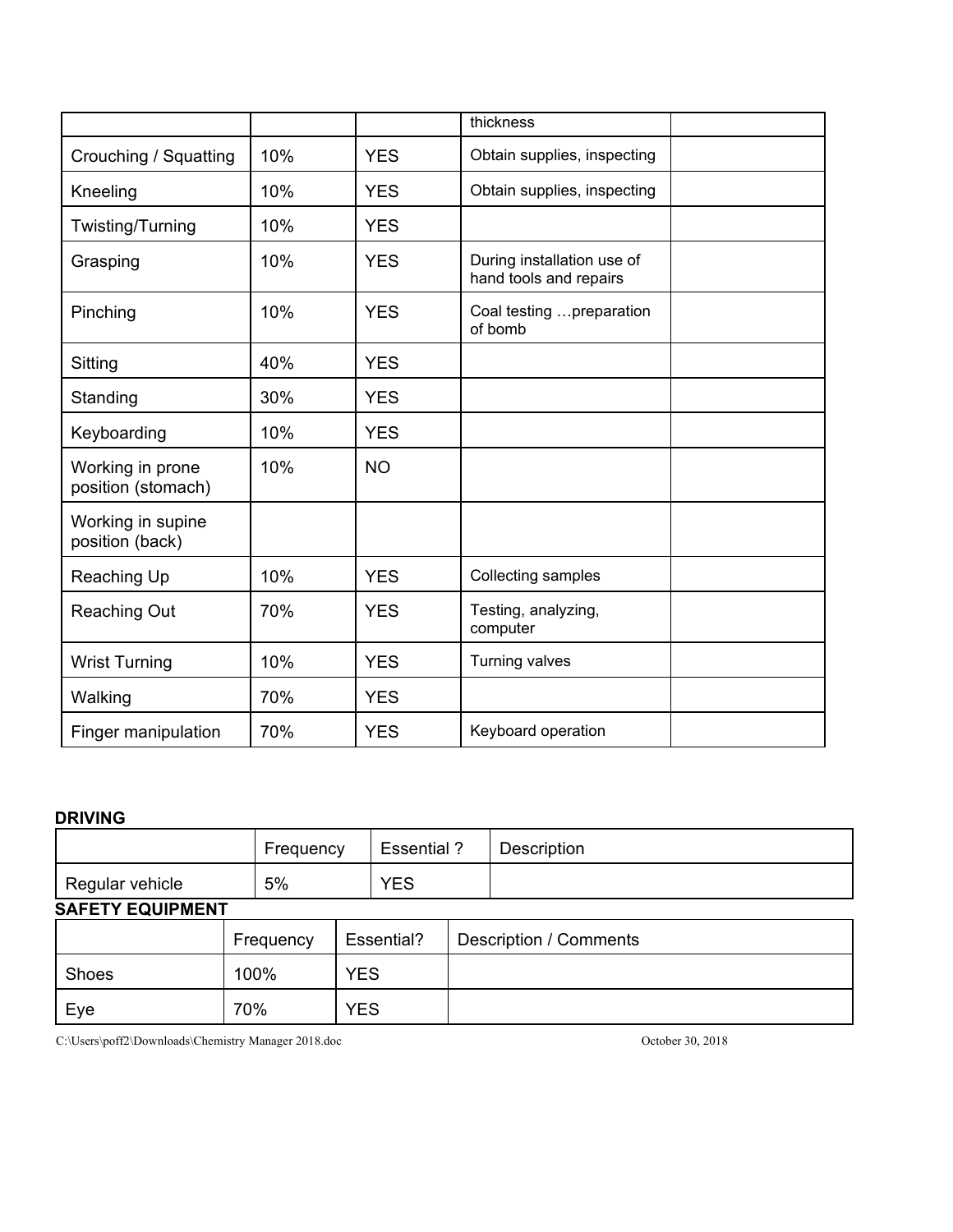| Head               | 70% | <b>YES</b> |  |
|--------------------|-----|------------|--|
| Hearing protection | 70% | <b>YES</b> |  |
| Respirator         | 5%  | <b>YES</b> |  |
| Other              |     |            |  |

#### **VISION & HEARING**

|                                          | Frequency | Essential? | <b>Description/Comments</b>                   |
|------------------------------------------|-----------|------------|-----------------------------------------------|
| Near vision                              | 65%       | <b>YES</b> | Reading gauges                                |
| Far vision                               | 65%       | <b>YES</b> | Must read gauges from adjacent control panels |
| Color<br>discrimination                  | 65%       | <b>YES</b> | Gauge tape, lights on control panel           |
| Hearing sensitivity<br><b>BUALLIBULL</b> | 30%       | <b>NO</b>  |                                               |

#### **PUSH / PULL**

| Force                  | Frequency | Essential? | Description/Comments          |
|------------------------|-----------|------------|-------------------------------|
| $\vert$ 0 - 300 pounds | 10%       | YES        | Assisting operators in duties |

Describe what assistance would be available to assist in pushing/pulling (example other personnel, dolly, etc.)

# **CARRYING**

| Pounds                                                                                                   | Frequency | Essential? | One hand or two<br>hand carry? | <b>Objects Carried</b> | Maximum<br><b>Distance</b><br>Carried |
|----------------------------------------------------------------------------------------------------------|-----------|------------|--------------------------------|------------------------|---------------------------------------|
| 0 - 35                                                                                                   | 10%       | YES        |                                |                        |                                       |
| Describe what assistance would be available to assist in carrying (example other personnel, dolly, etc.) |           |            |                                |                        |                                       |

#### **LIFTING**

| Pounds                                                                                                  | Frequency | Essential? | Objects | <b>Lowest Point</b><br>Lift / Lower | <b>Highest Point</b><br>Lift / Lower |
|---------------------------------------------------------------------------------------------------------|-----------|------------|---------|-------------------------------------|--------------------------------------|
| $0 - 10$                                                                                                | 80%       | <b>YES</b> |         |                                     |                                      |
| $11 - 20$                                                                                               | 10%       | <b>YES</b> |         |                                     |                                      |
| $21 - 35$                                                                                               | 5%        | <b>YES</b> |         |                                     |                                      |
| Describe what assistance would be available to assist in lifting (example other personnel, dolly, etc.) |           |            |         |                                     |                                      |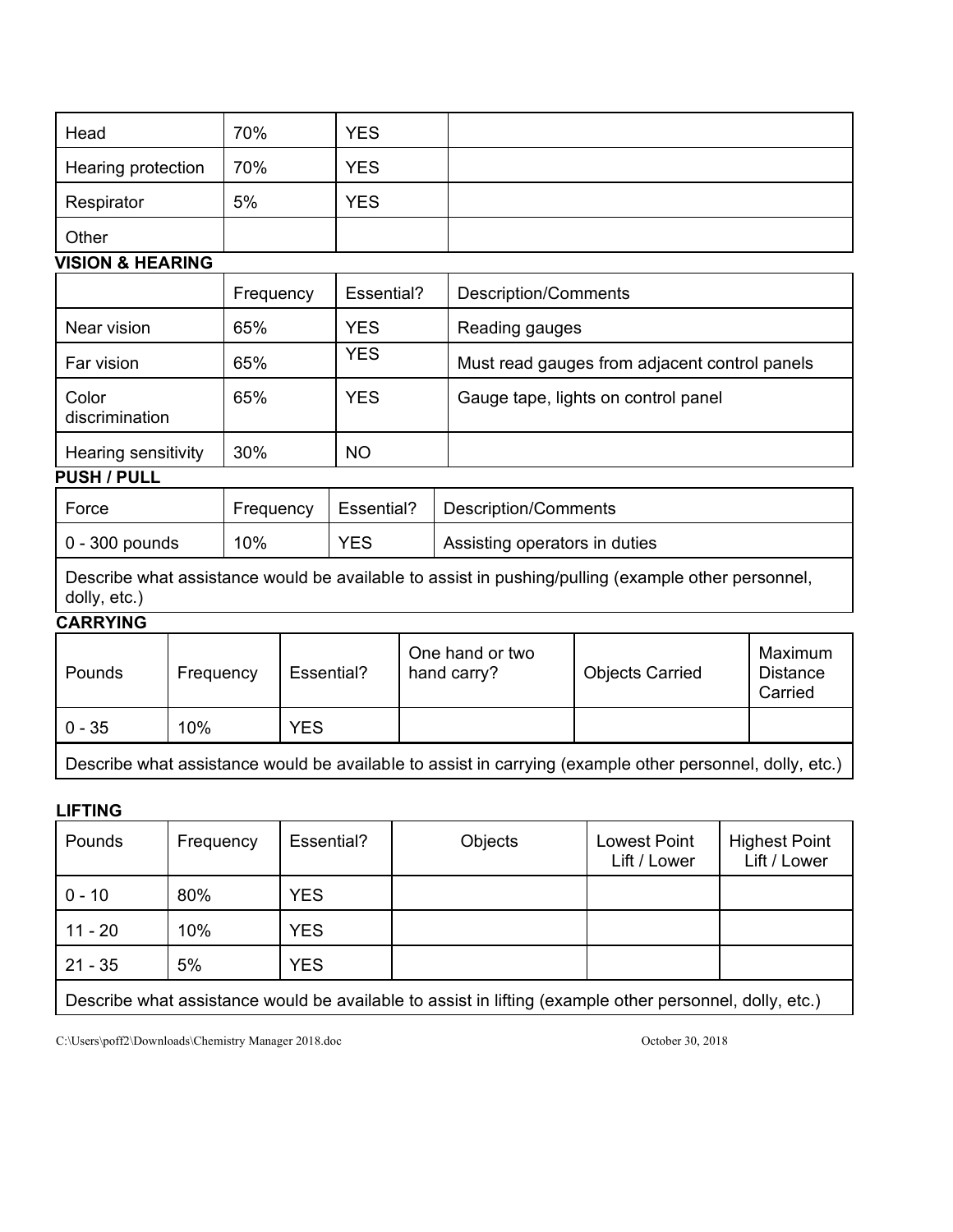#### **CLIMBING**

|                            | Frequency               | Essential? | How many /<br>How high? | Do you need to carry equipment while you<br>climb? Describe equipment and frequency. |
|----------------------------|-------------------------|------------|-------------------------|--------------------------------------------------------------------------------------|
| <b>Stairs</b>              | 60%                     | <b>YES</b> |                         |                                                                                      |
| Ladder                     |                         | <b>YES</b> |                         |                                                                                      |
| Other                      | 10%                     | <b>NO</b>  |                         | Varies depending on project, vertical<br>ladders                                     |
| <b>EXPOSURES</b>           |                         |            |                         |                                                                                      |
|                            |                         | Frequency  | Essential?              | Description                                                                          |
| <b>Chemical contact</b>    |                         | 5%         | <b>YES</b>              |                                                                                      |
| <b>Chemical inhalation</b> |                         | 10%        | <b>YES</b>              | Coal Dust, Fly Ash                                                                   |
|                            | Confined spaces         |            | <b>YES</b>              | Inspection, high elevations                                                          |
| High elevations            |                         | 0%         |                         |                                                                                      |
| Radiation, ionizing        |                         | 0%         |                         |                                                                                      |
|                            | Radiation, non-ionizing | 0%         |                         |                                                                                      |
| Moving objects             |                         | 50%        | <b>YES</b>              | Rotating equipment                                                                   |
| <b>Noise</b>               |                         | 60%        | <b>YES</b>              |                                                                                      |
| Vibration                  |                         | 0%         |                         |                                                                                      |
| Wetness                    |                         | 10%        | <b>YES</b>              |                                                                                      |
| <b>Slippery Surfaces</b>   |                         | 10%        | <b>YES</b>              |                                                                                      |
| Other                      |                         |            |                         |                                                                                      |

I have read this job description and I fully understand all my job duties and responsibilities. I am able to perform the duties and responsibilities as outlined, with or without reasonable accommodation. I understand that my job duties and responsibilities may change on a temporary or regular basis according to the needs of my department or the company and if so I will be required to perform such additional duties and responsibilities. If I have any questions about job duties not specified on this description that I am asked to perform, I should discuss them with my immediate manager or a member of the HR staff. I further understand that this job description does not constitute an employment contract with Arizona Electric Power Cooperative, Inc.